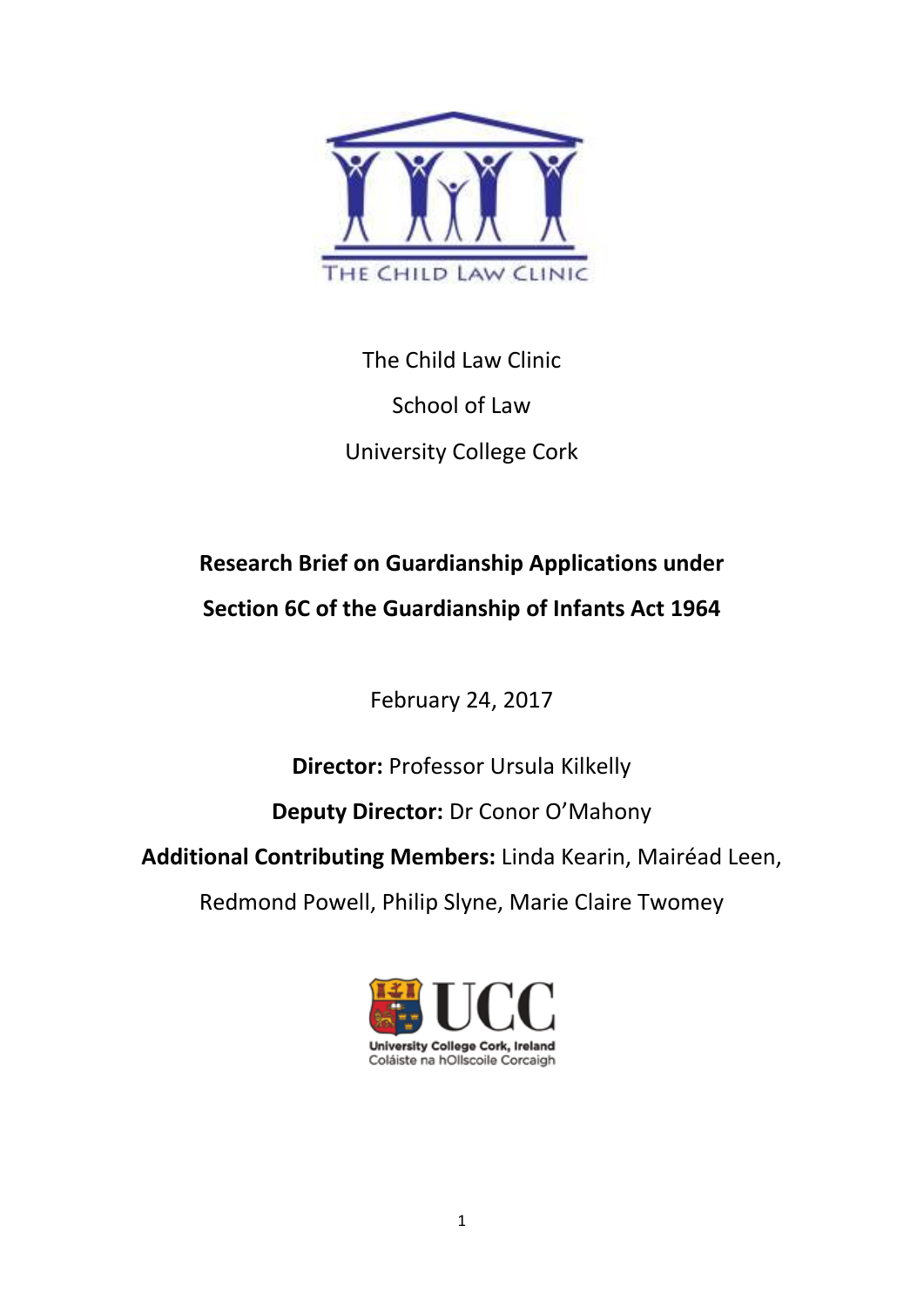# **Table of Contents**

# **1. Background**

Section 49 of the Children and Family Relationships Act 2015 has inserted a new section 6C into the Guardianship of Infants Act 1964. This section allows, for the first time, applications to be made to court for guardianship of children by persons other than the natural father in circumstances where the child has a guardian or guardians who are living. The key provisions for the purposes of this brief are as follows:

## *Power of court to appoint person other than parent as guardian*

*6C. (1) The court may, on an application to it by a person who, not being a parent of the child, is eligible under subsection (2) to make such application, make an order appointing the person as guardian of a child.* 

*(2) A person is eligible to make an application referred to in subsection (1) where he or she is over the age of 18 years and—* 

*…* 

*(b) on the date of the application—* 

*(i) he or she has provided for the child's day-to-day care for a continuous period of more than 12 months, and* 

*(ii) the child has no parent or guardian who is willing or able to exercise the rights and responsibilities of guardianship in respect of the child.* 

*…* 

*(4) Where a person to whom subsection (2)(b) applies makes an application under subsection (1), the court shall direct that the Child and Family Agency be put on notice of the application, and have regard to the views (if any) of the Agency in deciding whether or not to make an order under subsection (1).* 

*…* 

*(8) In deciding whether or not to make an order under this section, the court shall—*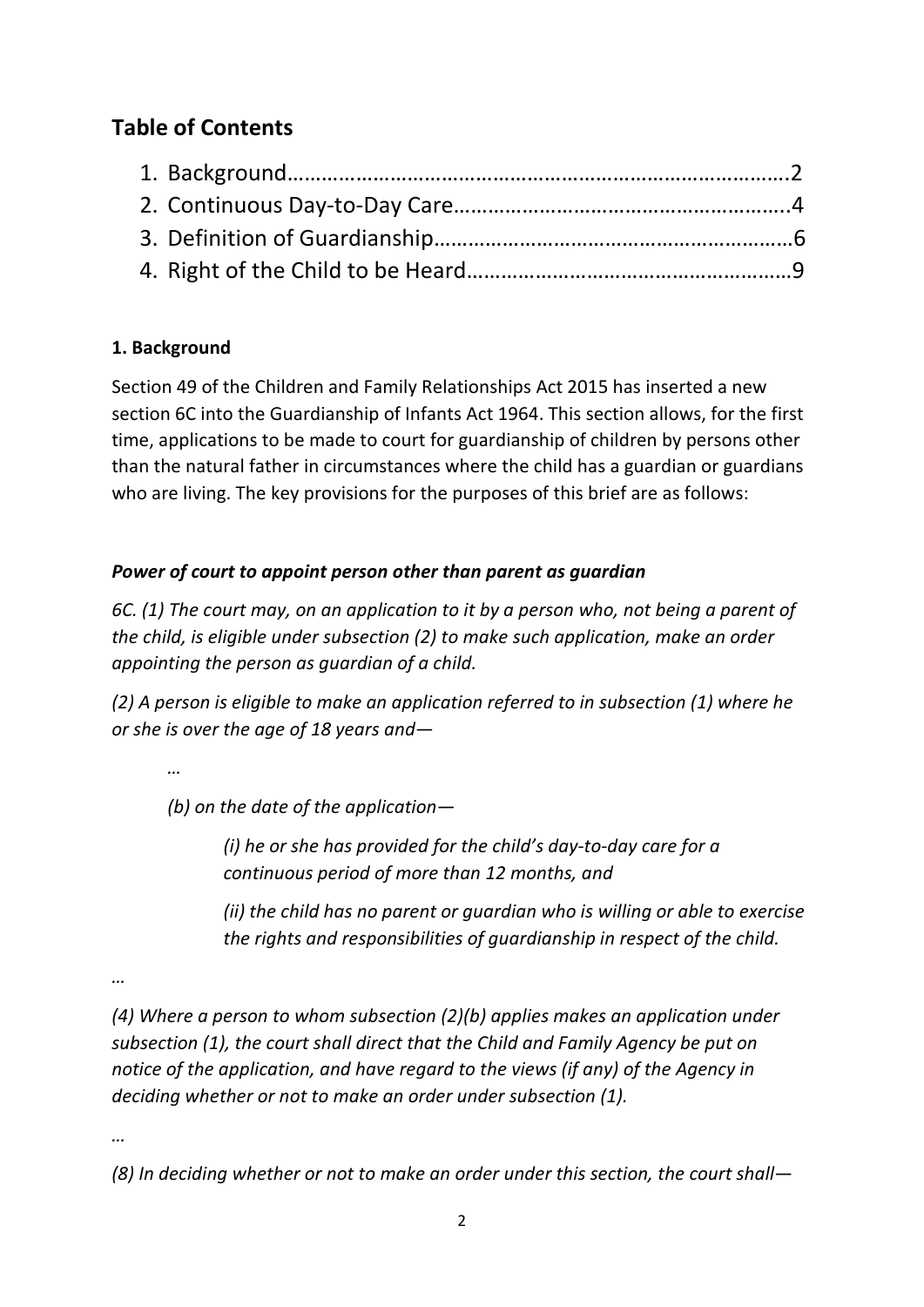*(a) ensure that the child concerned, to the extent possible given his or her age and understanding, has the opportunity to make his or her views on the matter known, and have regard to those views, and* 

*…* 

*…* 

*(9) Where the court appoints under this section a person as guardian of a child, and one or both of the parents of that child are still living, the person so appointed shall enjoy the rights and responsibilities of a guardian specified in subsection (11) only—* 

*(a) where the court expressly so orders, and* 

*(b) to the extent specified in the order and in the case of the rights and responsibilities specified in any of paragraphs (a) to (e) of that subsection, subject to such limitations as are specified in the order.* 

*(10) In deciding whether to exercise its power under subsection (9), the court shall have regard to—* 

*(a) the relationship between the child concerned and the person appointed as guardian of the child, and* 

*(b) the best interests of the child.* 

*(11) The rights and responsibilities referred to in subsection (9) are the rights and responsibilities of a guardian:* 

*(a) to decide on the child's place of residence;* 

*(b) to make decisions regarding the child's religious, spiritual, cultural and linguistic upbringing;* 

*(c) to decide with whom the child is to live;* 

*(d) to consent to medical, dental and other health related treatment for the child, in respect of which a guardian's consent is required;* 

*(e) under an enactment specified in subsection (12);* 

*(f) to place the child for adoption, and consent to the adoption of the child, under the Adoption Act 2010 .*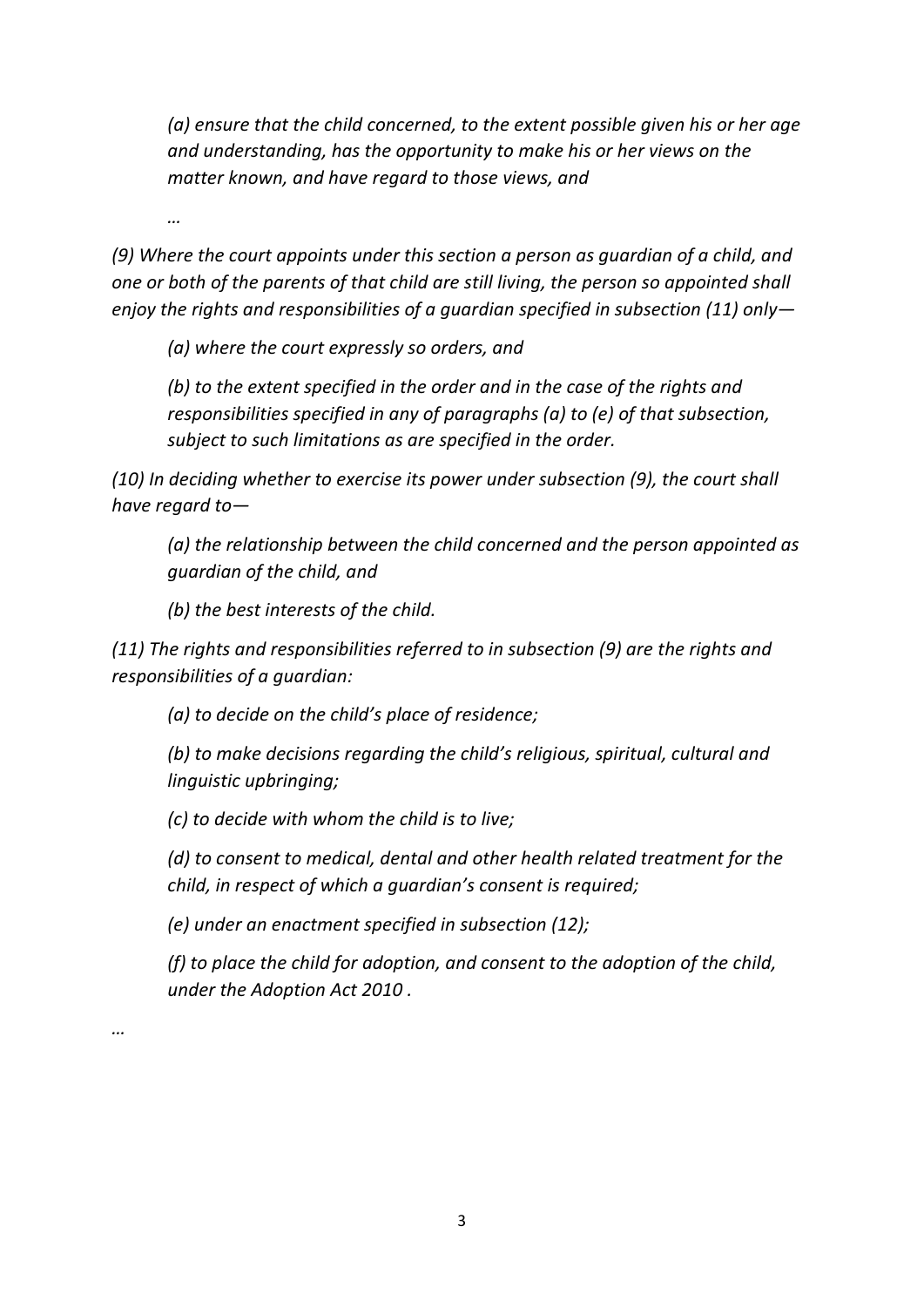This brief addresses three queries in relation to the operation of this section:

- 1. What is the definition of "day-to-care for a continuous period" under s.6C(2)(b)(i)?
- 2. Does the existence of a care order made under the Child Care Act 1991 make the Child and Family Agency a "parent or guardian who is willing or able to exercise the rights and responsibilities of guardianship in respect of the child" within the meaning of s.6C(2)(b)(ii)?
- 3. What level of obligation exists for the court to hear the views of children in applications made under s.6C?

## **2. Continuous Day-to-Day Care**

A foster parent is one potential applicant for guardianship under s.6C. Where children are placed in the care of foster parents, legislation refers to them as being in the "custody" of those parents (as per section 43 of the Child Care Act 1991 and Articles 21 and 22 of the Child Care (Placement of Children in Foster Care) Regulations 1995).

The question that arises under this heading is whether the requirement of "day-tocare for a continuous period" can be satisfied in circumstances where the care of the children has been shared with a person other than the applicant.

The term "day-to-day care" is not defined anywhere in the 1964 Act or the 2016 Act, nor is it defined anywhere else in Irish legislation. The closest thing to a legislative definition of the term can be found in the explanatory note attached to the Guardianship of Children (Statutory Declaration) Regulations, 1998 (S.I. No. 5/1998), which states that "Custody is the physical day to day care and control of a child."

The implication of this is that the concept of "day-to-day care" is closely related with the concept of custody, which is a more established term in Irish family law legislation. Support for this view can be gleaned from the common use of the term "day-to-day care" to describe the concept of custody in the law of jurisdictions that are closely related to our own, and in Irish case law citing with approval case law that uses the terms interchangeably.

In New Zealand, the Care of Children Act 2004 replaced the term "custody" with the term "day to day care", and defines the term in s.8 as including "care that is provided only for 1 or more specified days or parts of days" (emphasis added). Adopting this model, the Irish Law Reform Commission in its 2010 *Report on Legal Aspects of Family Relationships* recommended that the term "custody" be replaced with the term "day-to-day care" in Irish family law legislation; but this recommendation did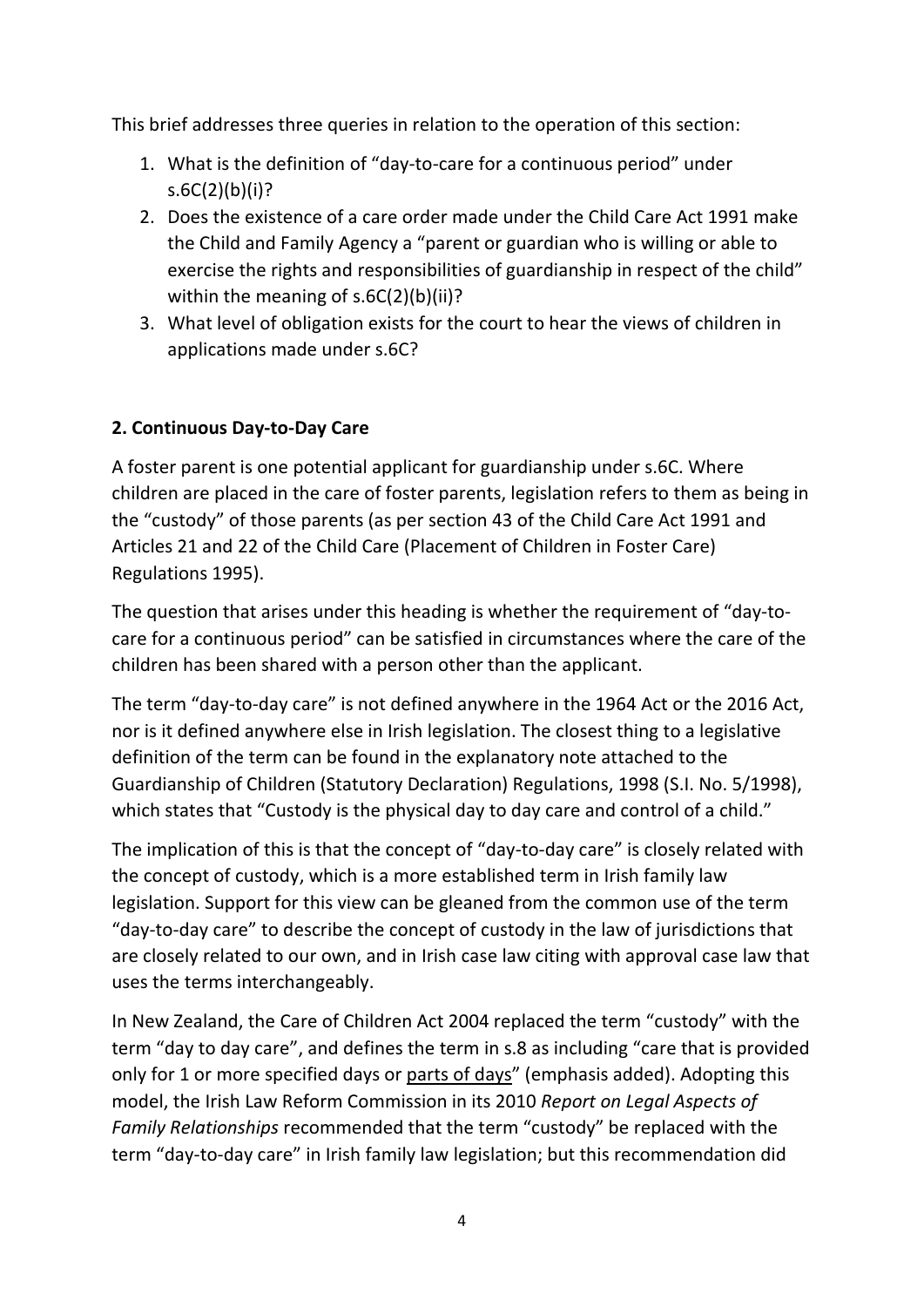not include any change in the boundaries of what was encompassed by the term, and was a change in terminology only. $1$ 

The same closeness between the concepts is evident in relevant case law. For example, in the House of Lords decision in  $J \vee C$ ,  $^2$  the court repeatedly referred to "custody, care and control" when describing the concept of custody. This decision was cited at length and with approval by the Irish Supreme Court in *WO'R v EH*. 3 Numerous decisions of the Irish courts have approved the definition of custody set down in Shatter's *Family Law*, namely: "Custody essentially means the right to physical care and control."<sup>4</sup>

In *DO'H v HSE*, Abbott J considered the boundaries between the terms "custody", "access" and "day-to-day care":

"… where there is more cooperation between the parents one very often finds there is joint custody of the parents, with a provision for the day-to-day care of the children and that by, let's say the mother, and that day-to-day care might be from Monday to Friday, or even to midday on Saturday with the dayto-day care for the rest of the minority part, of the week given to the husband, and in these cases "custody" and "day-to-day care" are used as terms to provide a euphemistic and not combative way of describing what in more contentions cases would be "custody" and "access". And that being so there is, in practice, not a clear dividing line between two concepts."<sup>5</sup>

When an award of joint custody is made, day-to-day care may on occasion be awarded primarily to one parent; but equally it can be shared between two parties, as evident from the following passage of Abbott J's judgment in *MR v SB*:

"… the lack of definition of the concept of custody within the Act has been used with great flexibility to cater for the era of shared parenting. The most impressive example of such treatment is where an order for joint guardianship and joint custody is made subject to day to day care being shared between the parents over time slots of days within a week or a month."<sup>6</sup>

What this material indicates is that it is possible for day-to-day care to be shared between more than one party as part of a joint custody arrangement. While some custody arrangements may involve rigid divisions as to when day-to-day care is exercised (e.g. one party may only exercise day-to-day care at weekends), others

-

<sup>1</sup> Law Reform Commission, *Report on Legal Aspects of Family Relationships* (LRC 101-2010), p.11.

<sup>2</sup> [1970] AC 668; [1969] 1 All ER 788.

<sup>&</sup>lt;sup>3</sup> [1996] 2 IR 248.

<sup>4</sup> See, e.g., *RC v IS* [2003] 4 I.R. 431 at 439; *FN v CO* [2004] 4 I.R. 311 at 318.

<sup>5</sup> [2007] IEHC 175.

<sup>6</sup> [2013] IEHC 647 at para.19.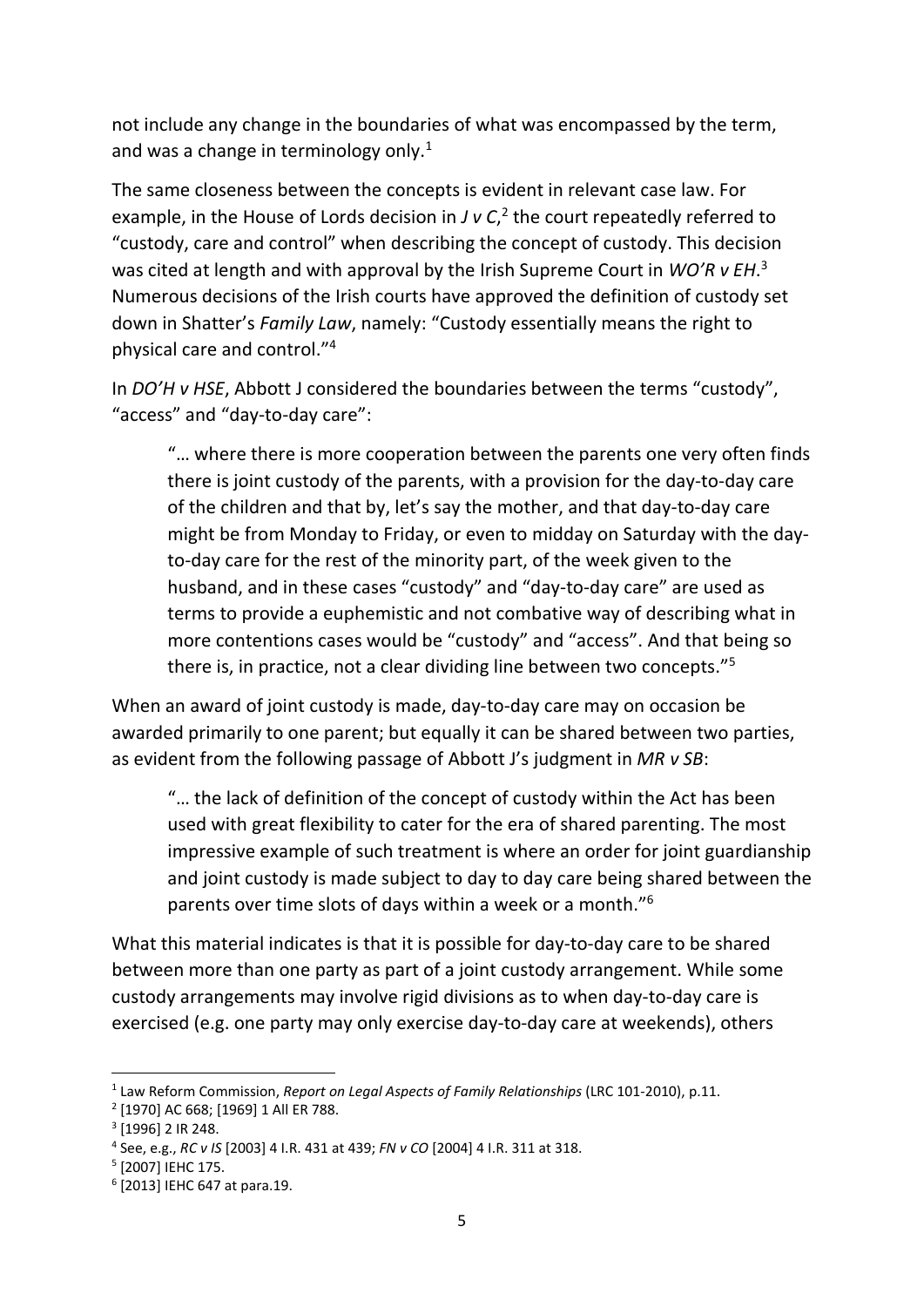may be more fluid (as alluded to by Abbott J in *MR v SB*). In circumstances where one party is responsible for a significant portion of the care of children on every single day, it would seem to be highly artificial to adopt an interpretation under which they would be found not to have exercised day-to-day care for a continuous period merely because part of the daily care of the children was shared with another party. This is particularly so if the appointment of the applicant as guardian would be in the best interests of the child; a narrow and artificial interpretation of the qualifying criteria for appointment should not be allowed to trump best interests which is, according to s.3 of the 1964 Act, the first and paramount consideration for the Court when hearing applications under the Act.

If the intention of the legislature had been that a continuous period of say-to-day care could be so easily interrupted, a definition could have been included that would have achieved that end. In the absence of any such definition, it would seem far more in keeping with the intention of the legislature, with Irish family law more broadly, and with the paramountcy of best interests, to adopt a more flexible interpretation of the concept that allows day-to-day care to be "continuous" within the meaning of s.6c(2)(b)(i) even where it is shared with another party.

#### **3. Definition of Guardianship**

The question that arises under this heading is whether the existence of a care order made under s.18 of the Child Care Act 1991 excludes an application being made under s.6C on the basis that the Child and Family Agency is, by virtue of the order, a "parent or guardian who is willing or able to exercise the rights and responsibilities of guardianship in respect of the child" within the meaning of s.6C(2)(b)(ii)?

Under s.18(3) of the Child Care Act 1991, the effect of a care order is that the CFA shall:

*(a) have the like control over the child as if it were his parent; and* 

*(b) do what is reasonable (subject to the provisions of this Act) in all the circumstances of the case for the purpose of safeguarding or promoting the child's health, development or welfare;* 

*and shall have, in particular, the authority to—* 

*(i) decide the type of care to be provided for the child under section 36;* 

*(ii) give consent to any necessary medical or psychiatric examination, treatment or assessment with respect to the child; and*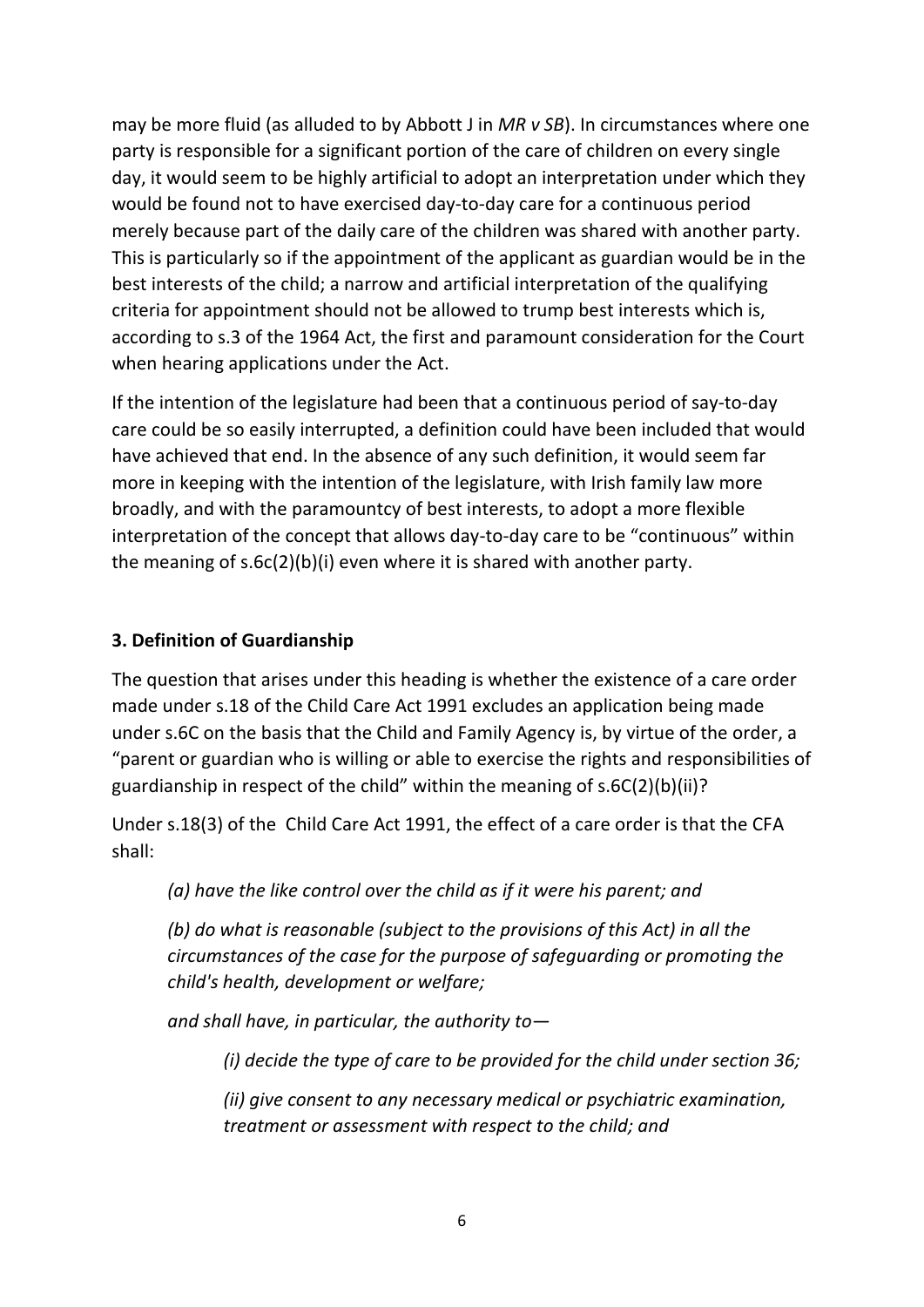*(iii) give consent to the issue of a passport to the child, or to the provision of passport facilities for him, to enable him to travel abroad for a limited period.* 

The items listed under sub-paragraphs (i) to (iii) above are encompassed by guardianship; however, they are not exhaustive of the rights and obligations of guardianship. These rights and obligations are itemised in s.6C(11) of the 1964 Act:

*(a) to decide on the child's place of residence;* 

*(b) to make decisions regarding the child's religious, spiritual, cultural and linguistic upbringing;* 

*(c) to decide with whom the child is to live;* 

*(d) to consent to medical, dental and other health related treatment for the child, in respect of which a guardian's consent is required;* 

*(e) under an enactment specified in subsection (12);* 

*(f) to place the child for adoption, and consent to the adoption of the child, under the Adoption Act 2010 .*

Therefore, if a care order were to render the CFA a "parent or guardian who is willing or able to exercise the rights and responsibilities of guardianship in respect of the child" within the meaning of s.6C(2)(b)(ii), it would have to be by virtue of the broad reference in s.18(3)(a) of the 1991 Act to the Agency having "like control over the child as if it were his parent". In this regard, there are at least two items on the above list of rights and responsibilities of guardianship that are not encompassed by a care order: the right to determine the child's religious upbringing (paragraph (b) above), and the right to consent to adoption (paragraph (f) above).

On the first point, the right and responsibility right to determine the child's religious upbringing does not pass to the CFA where a care order is in force, but remains with the child's guardians. This is clearly illustrated by the Child Care (Placement of Children in Foster Care) Regulations, 1995, which reserve decision-making over a child's religious upbringing to guardians rather than the CFA where a child is in foster care. Article 8(1) of the Regulations provides that the CFA:

*… in selecting persons from a panel maintained by it under article 5 of these Regulations to foster a child in its care, shall endeavour to respect the wishes (if any) of every person who in law is a guardian of the child as to—* 

*(a) the religious upbringing of the child, and* 

*(b) the religion of the persons with whom the child is to be placed.*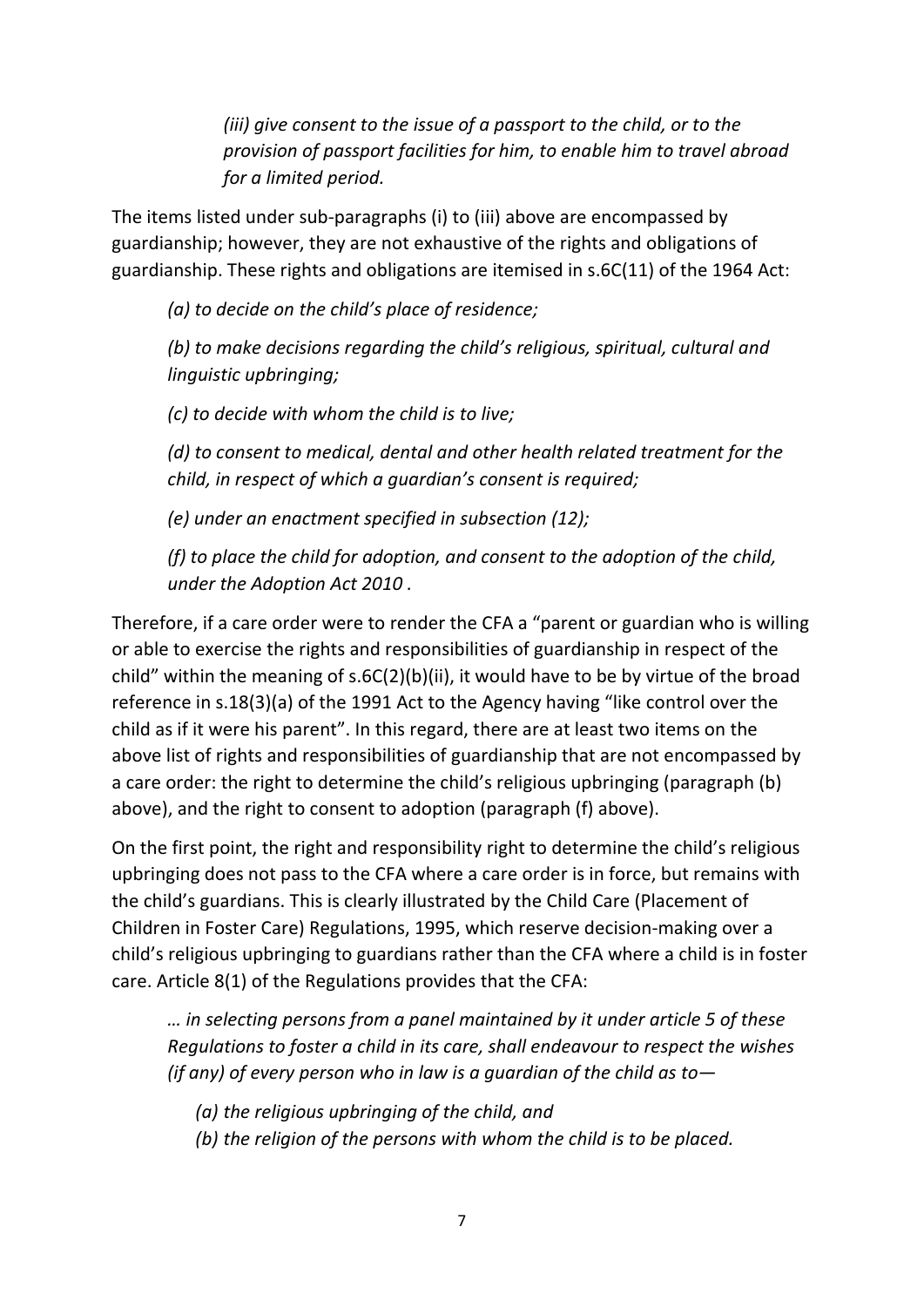*(2) Where it is not possible for a health board to comply with the wishes of the guardian as to the religious upbringing of the child or the religion of the foster parents, the board may make such arrangements for the care of the child as it considers reasonable in the particular circumstances of the case and shall inform the guardian accordingly.* 

*(3) In any case where a guardian of a child is dissatisfied with arrangements made by a health board under sub-article (2) of this article, the board shall inform the guardian of the provisions of section 47 of the Act and shall, if so requested in writing by the guardian, apply to the District Court under that section for directions in the matter.* 

In the same way, where a care order is in force, the CFA clearly does not have the authority to place the child for adoption, and consent to the adoption of the child. This authority resides exclusively with guardians; the CFA may apply to the High Court for an order under s.54 of the Adoption Act 2010 dispensing with the consent of guardians, but may not consent to the adoption of the child.

What this clearly demonstrates is that a care order does not equate to an order for guardianship, and does not make the CFA a "parent or guardian who is willing or able to exercise the rights and responsibilities of guardianship in respect of the child" within the meaning of s.6C(2)(b)(ii). A care order is mostly analogous to custody with some limited and specified additional powers of consent included; it does not extend to a full appointment of guardianship. In *O'S v Doyle*, the Supreme Court stressed that "[t]he right to custody of a child is one of the rights that arises under the guardianship relationship. However, the concept of custody and guardianship must not be conflated."<sup>7</sup>

Since not all of the rights and responsibilities of guardianship pass to the CFA upon the making of a care order, the CFA is not a "parent or guardian who is willing or able to exercise the rights and responsibilities of guardianship in respect of the child" within the meaning of s.6C(2)(b)(ii). Accordingly, the existence of a care order is not a bar to an application under this section. Under s.6C(4), "the court shall direct that the Child and Family Agency be put on notice of the application, and have regard to the views (if any) of the Agency in deciding whether or not to make an order under subsection (1)." The section does not require that the consent of the CFA is a precondition to making an order appointing the applicant as a guardian. Holding that the CFA is a "parent or guardian who is willing or able to exercise the rights and responsibilities of guardianship in respect of the child" would create a situation whereby the CFA would have an effective veto on applications, in that an application for guardianship under s.6C by a foster parent could only succeed in circumstances

-

 $7$  [2013] IESC 60 at [27].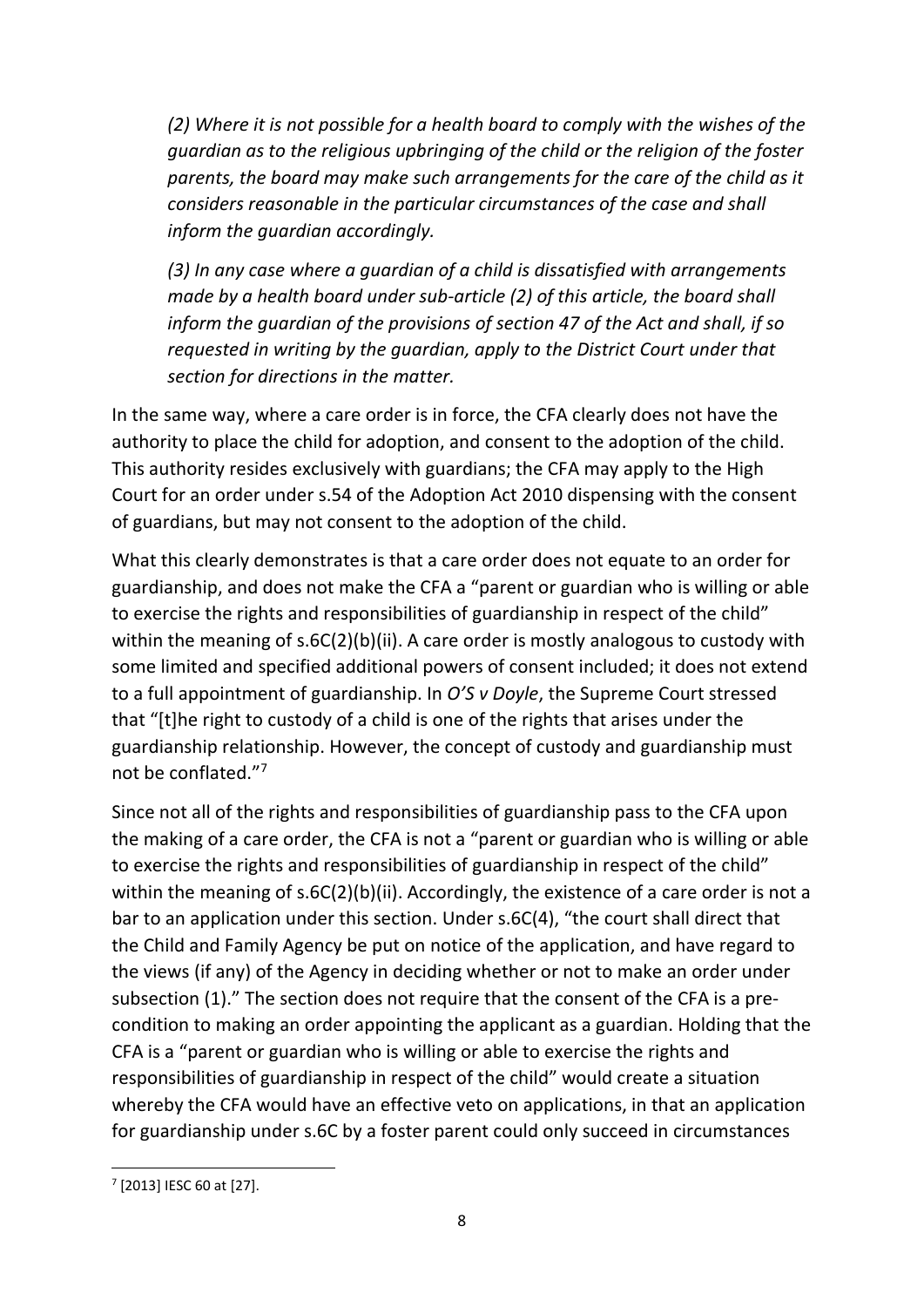where the CFA declared itself unwilling to exercise the rights and responsibilities of guardianship. This would be a perverse interpretation.

# **4. Right of the Child to be Heard**

The right of children to be heard in matters affecting them has been globally recognised since the enactment of the UN Convention on the Rights of the Child in 1989, Article 12 of which provides:

*1. States Parties shall assure to the child who is capable of forming his or her own views the right to express those views freely in all matters affecting the child, the views of the child being given due weight in accordance with the age and maturity of the child.* 

*2. For this purpose, the child shall in particular be provided the opportunity to be heard in any judicial and administrative proceedings affecting the child, either directly, or through a representative or an appropriate body, in a manner consistent with the procedural rules of national law.* 

In domestic Irish law, this right of the child finds expression on two levels. First, there is a specific constitutional and statutory obligation to ascertain the views of children who are capable of forming them; and second, there is a procedural right of children to be heard that is protected by the Irish Constitution.

# (a) – Obligation to Ascertain the Views of the Child

The Thirty-first Amendment to the Constitution inserted a new Article 42A entitled Children, with Art. 42A.4 stating:

*1*° *Provision shall be made by law that in the resolution of all proceedings –* 

- *(i) brought by the State, as guardian of the common good, for the purpose of preventing the safety and welfare of any child from being prejudicially affected, or*
- *(ii) concerning the adoption, guardianship or custody of, or access to, any child,*

*the best interests of the child shall be the paramount consideration.* 

*2*° *Provision shall be made by law for securing, as far as practicable, that in all proceedings referred to in subsection 1*° *of this section in respect of any child who is capable of forming his or her own views, the views of the child shall be*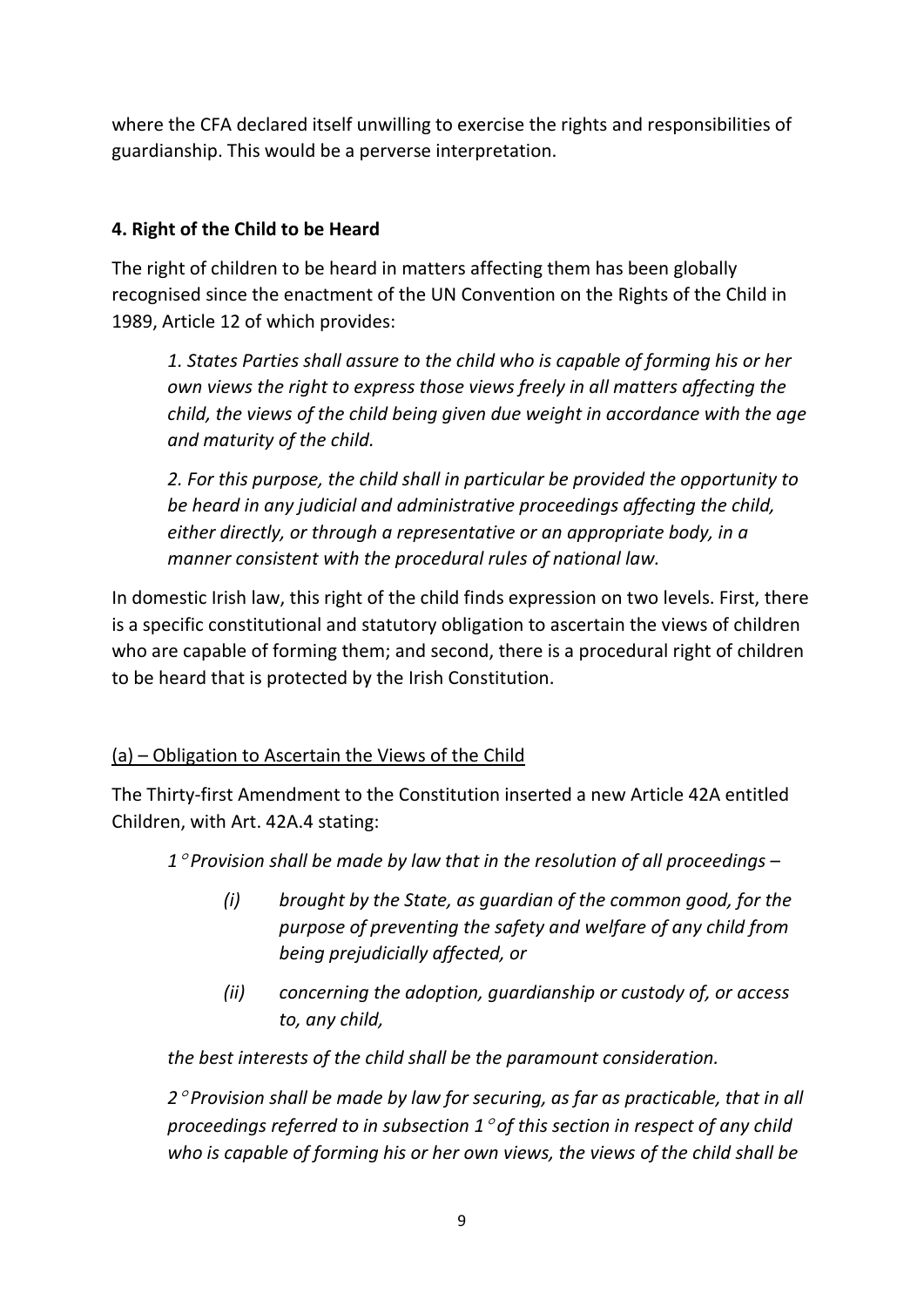*ascertained and given due weight having regard to the age and maturity of the child.* 

As outlined by Geoffrey Shannon, in child protection, adoption, guardianship, custody, and access proceedings, Art. 42A.4.2° requires the court to:

- (i) First, to ascertain the views of the child, and
- (ii) Second, to give due weight to those views.<sup>8</sup>

On the question of when a child is to be deemed capable of forming his or her own views (at which point the obligation to ascertain those views takes effect), guidance can be found in the case law applying the Hague Convention and the Brussels II (bis) Regulation. In  $N$  v  $N$ ,<sup>9</sup> the High Court described the process as follows:

- (i) The starting point is that the child should be heard.
- (ii) Maturity determines whether child capable of forming views.
- (iii)Age is relevant only to the weight to be attached.

In deciding to hear from a six-year old child, Finlay Geoghegan J stressed: "Anyone who has had contact with normal six year olds knows that they are capable of forming their own views about many matters of direct relevance to them in their ordinary everyday life." In UA v UTN,<sup>10</sup> the Court was strongly influenced by a clear and cogent desire expressed by boys aged seven and nine years old to stay with their mother and refused to order their return to their jurisdiction of habitual residence.

## (b) – Procedural right of the child to be heard

Article 40.3 of the Constitution guarantees certain fundamental rights to all citizens of the State, including the child.<sup>11</sup> This provision was interpreted by Finlay Geoghegan J in her High Court ruling in *FN v CO* as follows:

"It is also well established that an individual in respect of whom a decision of importance is being taken, such as those taken by the courts to which s. 3 of the Act of 1964 applies, has a personal right within the meaning of Article 40.3 of the Constitution to have such decision taken in accordance with the

-

<sup>&</sup>lt;sup>8</sup> G. Shannon, *Children and Family Relationship Law in Ireland – Practice and Procedure* (Dublin: Clarus Press, 2016) at 25.

<sup>&</sup>lt;sup>9</sup> [2008] IEHC 382.

<sup>10</sup> [2011] IESC 39.

<sup>11</sup> As acknowledged in the Supreme Court ruling of *G v An Bord Uchtála* [1980] 1 IR 32.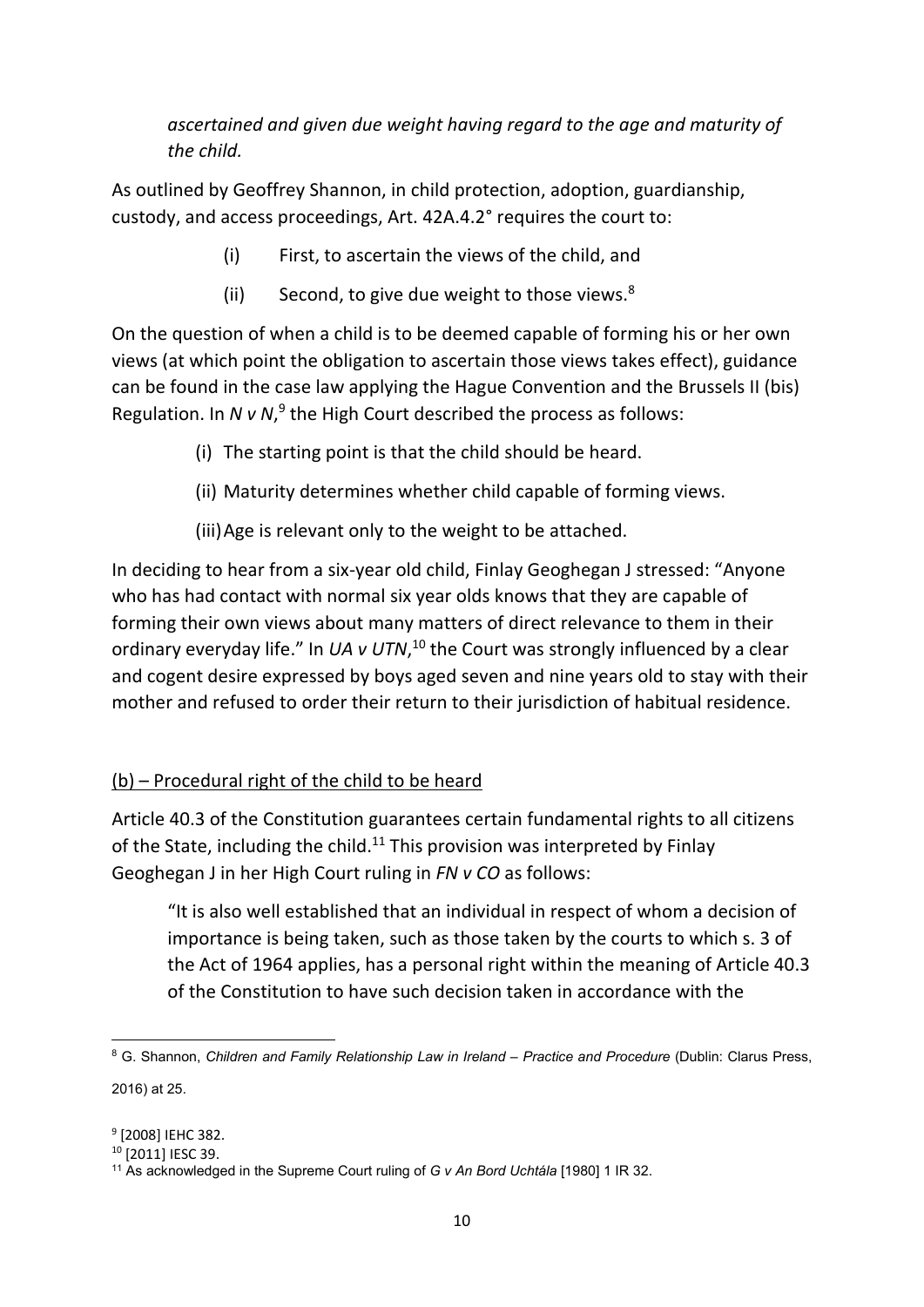principles of constitutional justice. Such principles of constitutional justice appear to me to include the right of a child, whose age and understanding is such that a court considers it appropriate to take into account his/her wishes, to have such wishes taken into account by a court in taking a decision to which s. 3 of the Act of 1964 applies. Hence s. 25 should be construed as enacted for the purpose of inter alia giving effect to the procedural right guaranteed by Article 40.3 to children of a certain age and understanding to have their wishes taken into account by a court in making a decision under the Act of 1964, relating to the guardianship, custody or upbringing of the child."<sup>12</sup>

In the recent decision of the High Court in *A O'D v Judge Constantine G. O'Leary*, Baker J concluded that "[b]ecause of the extent to which a child care order can impact on the rights of a child, it must be the case that the child has a right to fair procedures", noting the ruling of Finlay Geoghegan J in *FN v CO* meant that a child has a right to have "decisions made in regard to its guardianship and custody taken in the interests of its welfare [as] a personal right of the child within the meaning of Article 40.3 of the Constitution".<sup>13</sup>

#### (c) – Specific Provision in Guardianship of Infants Act 1964

The Guardianship of Infants Act 1964, pursuant to amendments made by the Children and Family Relationships Act 2015, now gives effect to Article 42A.4.2° for the purposes of these proceedings in the form of s.6C(8), which provides:

*(8) In deciding whether or not to make an order under this section, the court shall—* 

*(a) ensure that the child concerned, to the extent possible given his or her age and understanding, has the opportunity to make his or her views on the matter known, and have regard to those views …* 

As per the case law cited above, this provision falls to be interpreted in light of the child's procedural right to be heard.

Additionally, s.25 of the 1964 Act states:

*In any proceedings to which section 3 applies, the court shall, as it thinks appropriate and practicable having regard to the age and understanding of the child, take into account the child's wishes in the matter.* 

<sup>&</sup>lt;u>.</u> <sup>12</sup> [2004] 4 IR 311 at 322.

<sup>13</sup> *A O'D v Judge Constantine G. O'Leary* [2016] IEHC 555 at [89].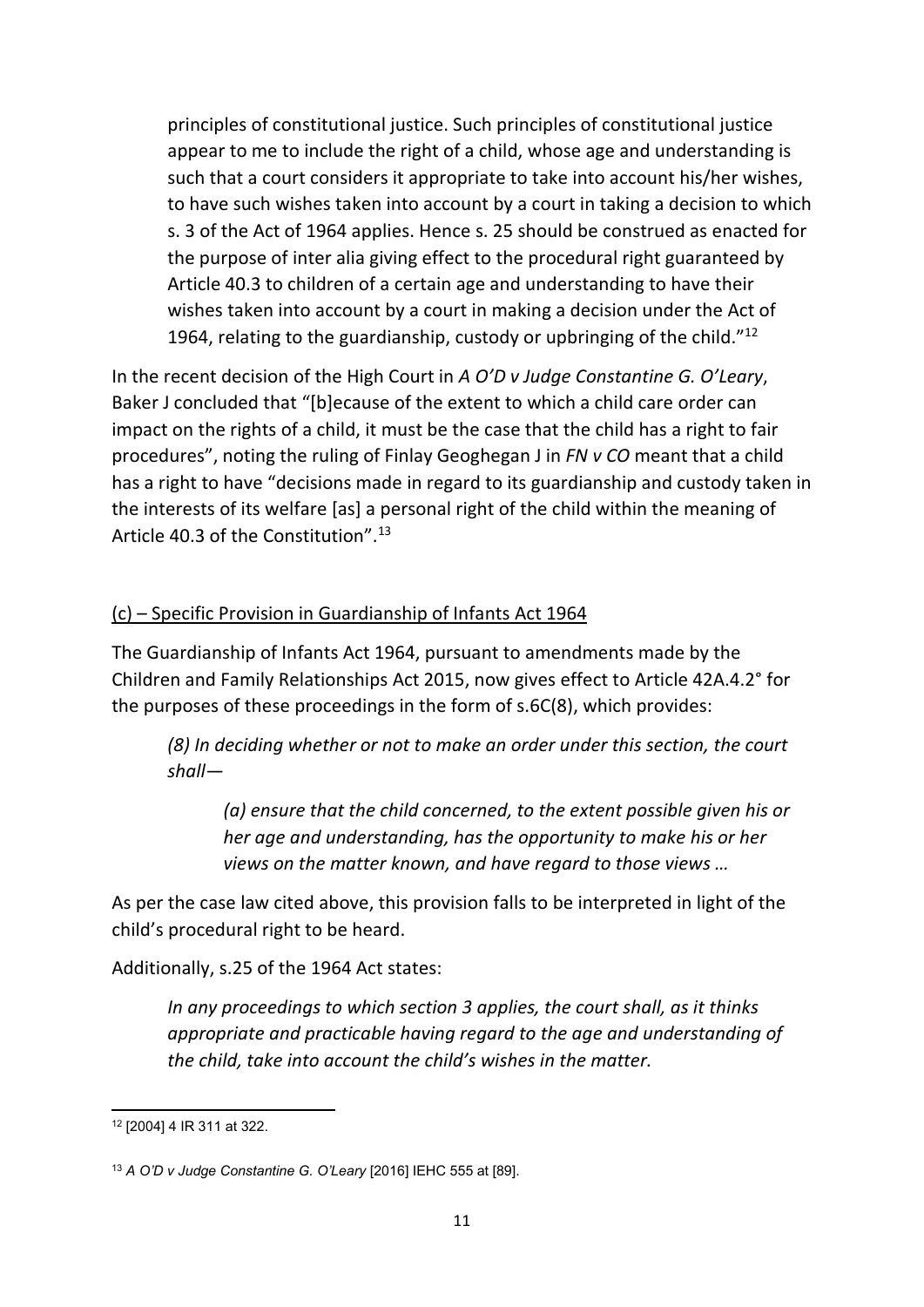Section 3 of the 1964 Act prescribes that in matters such as the guardianship of a child, "the court… shall regard the best interests of the child as the paramount consideration." Again, s.6C(10) states that "the court shall have regard to… the best interests of the child". The importance of these two sections, and the repeated reference to "the best interests of the child", is evidenced by the wording of s.31:

*(1) In determining for the purposes of this Act what is in the best interests of a child, the court shall have regard to all of the factors or circumstances that it regards as relevant to the child concerned and his or her family.* 

*(2) The factors and circumstances referred to in subsection (1) include:* 

*…* 

*(b) the views of the child concerned that are ascertainable (whether in accordance with section 32 or otherwise); …* 

While the 1964 Act provides for children to be heard, it is not prescriptive as to how this shall occur. One specific options is the appointment of a child expert to ascertain a child's view and to guide the court on what weight should be applied to any such views, as is provided for in s.32(1)(b). Geoffrey Shannon has noted that appointing a "child's views expert" under this section of the 1964 Act "can be viewed as enriching the scope for the full and proper realisation of Articles 42A.4.1 and 42A.4.2."<sup>14</sup> Section 32(1) of the 1964 Act states:

*In proceedings to which section 3(1)(a) applies, the court may, by order, do either or both of the following:* 

*(a) give such directions as it thinks proper for the purpose of procuring from an expert a report in writing on any question affecting the welfare of the child; or* 

*(b) appoint an expert to determine and convey the child's views.* 

Such an order may be made by the judge based on a perceived need, or following an application by a party to the proceedings;<sup>15</sup> however it should be noted that the fees and expenses of an expert appointed under s.32(1)(b) will be paid for by the parties to the proceedings, in accordance with s.32(9). The role and responsibilities of an expert, following the making of such an order, are set out in s.32(6):

<sup>&</sup>lt;u>.</u> <sup>14</sup> G. Shannon, *Children and Family Relationship Law in Ireland – Practice and Procedure* (Dublin: Clarus Press, 2016) at 63.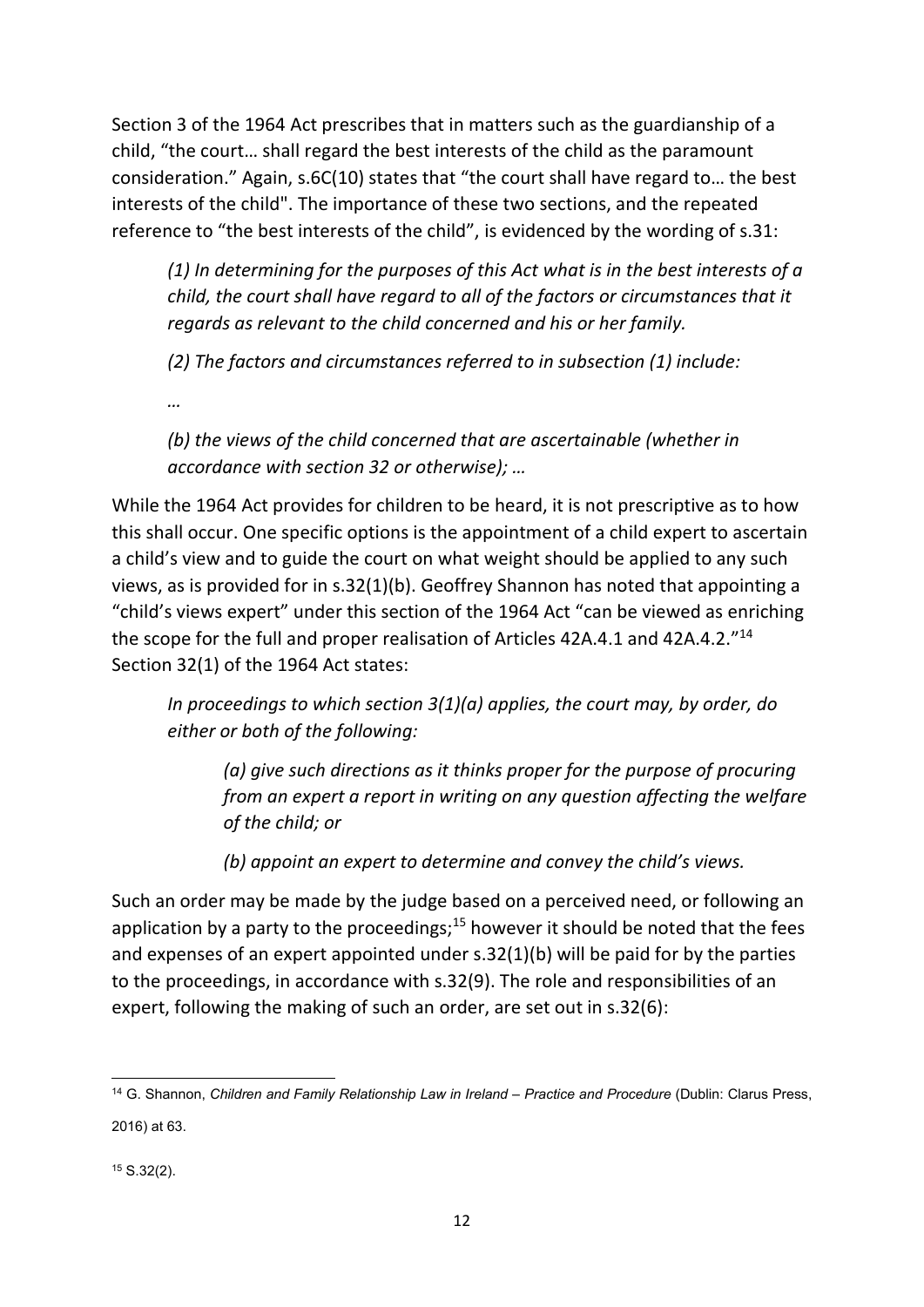*An expert appointed under subsection (1)(b) shall—* 

*(a) ascertain the maturity of the child,* 

*(b) where requested by the court, ascertain whether or not the child is capable of forming his or her views on the matters that are the subject of the proceedings, and report to the court accordingly.* 

In practice, such a request for an 'expert' report would be made in accordance with the District Court (Children and Family Relationships Act 2015) Rules 2016, Order 58, Rule 14, which states:

*(1) An application to the Court by a party to make an order:* 

*(i) under section 32(1)(a) or section 32(1)(b) of the Act, or (ii) under section 47 of the Family Law Act 1995* 

*may be included in writing in the summons, or made at the hearing.* 

*(2) The Court may exercise the power of its own motion to make an order:* 

*(i) in proceedings to which section 3(1)(a) of the Act applies, under section 32(1)(a) or section 32(1)(b) of the Act, or (ii) under section 47 of the Family Law Act 1995* 

*at any time and from time to time during the proceedings, having heard the parties.* 

Such a report is essentially a new feature in Irish law, separate to those usually sought under s.20 of the Child Care Act 1991 or s.47 of the Family Law Act 1995. It would appear that if the judge is not prepared to speak to the children directly, this may be the most appropriate mechanism for seeking the children's views on any matter which the court deems important to the current proceedings.

While the Child and Family Agency may argue that the children's social worker(s) would have already sought the children's views on a regular basis, the references to provisions in the Constitution and legislation contained in this brief clearly note that their views should be sought in matters relating to guardianship specifically. As such, an independent child expert would seem to be the best placed, and most neutral, person to achieve the goal of ascertaining the children's views on the current matter, and of determining what weight to attach to those views based on the children's age and maturity.

However, it should be stressed that if the Court declines to appoint an expert, the Court's obligation to ascertain the views of the child remains, and thus some other mechanism must be employed instead if the child's constitutional rights are to be vindicated and the court's constitutional obligations discharged.